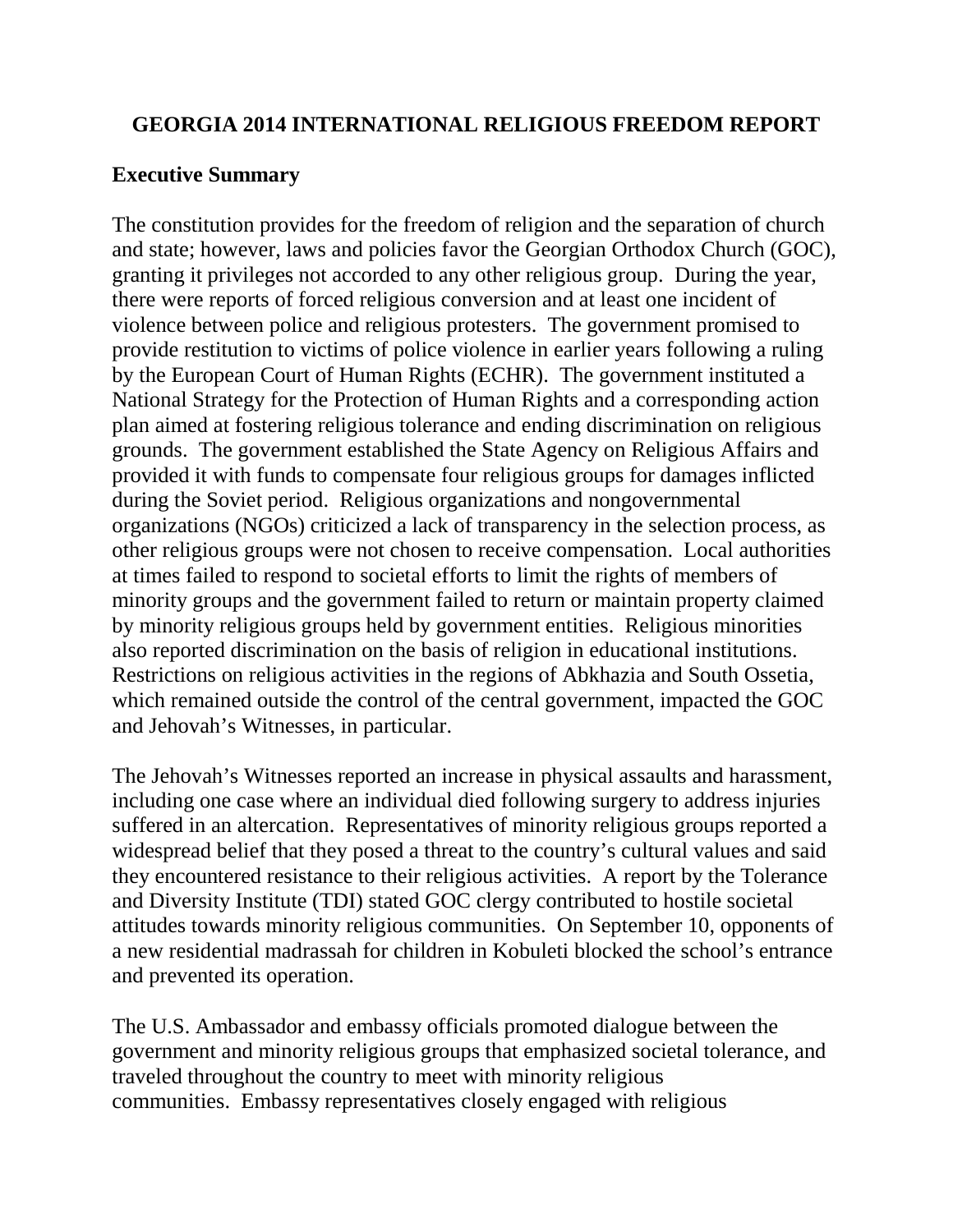communities and government officials concerning a number of cases involving religious freedom abuses, including the nailing of a pig head to a religious school door in Kobuleti and the planned construction of a community center at a disputed site in Mokhe.

# **Section I. Religious Demography**

The U.S. government estimates the total population at 4.9 million (July 2014 estimate). According to the 2002 census, Orthodox Christians constitute 84 percent of the population, followed by Muslims at 10 percent and members of the Armenian Apostolic Church (AAC) at 4 percent.

There is a strong correlation between ethnicity, religious affiliation, and region of residence. Most ethnic Georgians are affiliated with the GOC. A small number of mostly ethnic Russians are members of several Orthodox groups not affiliated with the GOC, including the Molokani, Staroveriy (Old Believers), and Dukhoboriy (Spirit Wrestlers). Ethnic Azeris, who are predominantly Shia Muslim, form the majority of the population in the southeastern region of Kvemo-Kartli. Other Muslim groups include ethnic Georgian Muslims in Adjara and Chechen Kists in the Northeast, both of which are predominantly Sunni. Many migrants living in the southern Samtskhe-Javakheti region are ethnic Georgian Muslims, originally from Adjara. Ethnic Armenians belong primarily to the AAC and constitute the majority of the population in Samtskhe-Javakheti.

Roman Catholics, Kurdish Yezidis, Greek Orthodox, and Jews together make up less than 5 percent of the population. "Nontraditional" religious groups such as Baptists, Jehovah's Witnesses, Pentecostals, and Hare Krishnas are growing in number, but together constitute less than 1 percent of the population.

# **Section II. Status of Government Respect for Religious Freedom**

# **Legal Framework**

The constitution declares "complete freedom of religion" and provides for the freedom of expression on the basis of religion. It recognizes the special role of the GOC in the country's history, but stipulates the independence of the church from the state. The law provides for freedom of religious belief, denomination, and conscience, including the right to choose and change religious affiliation.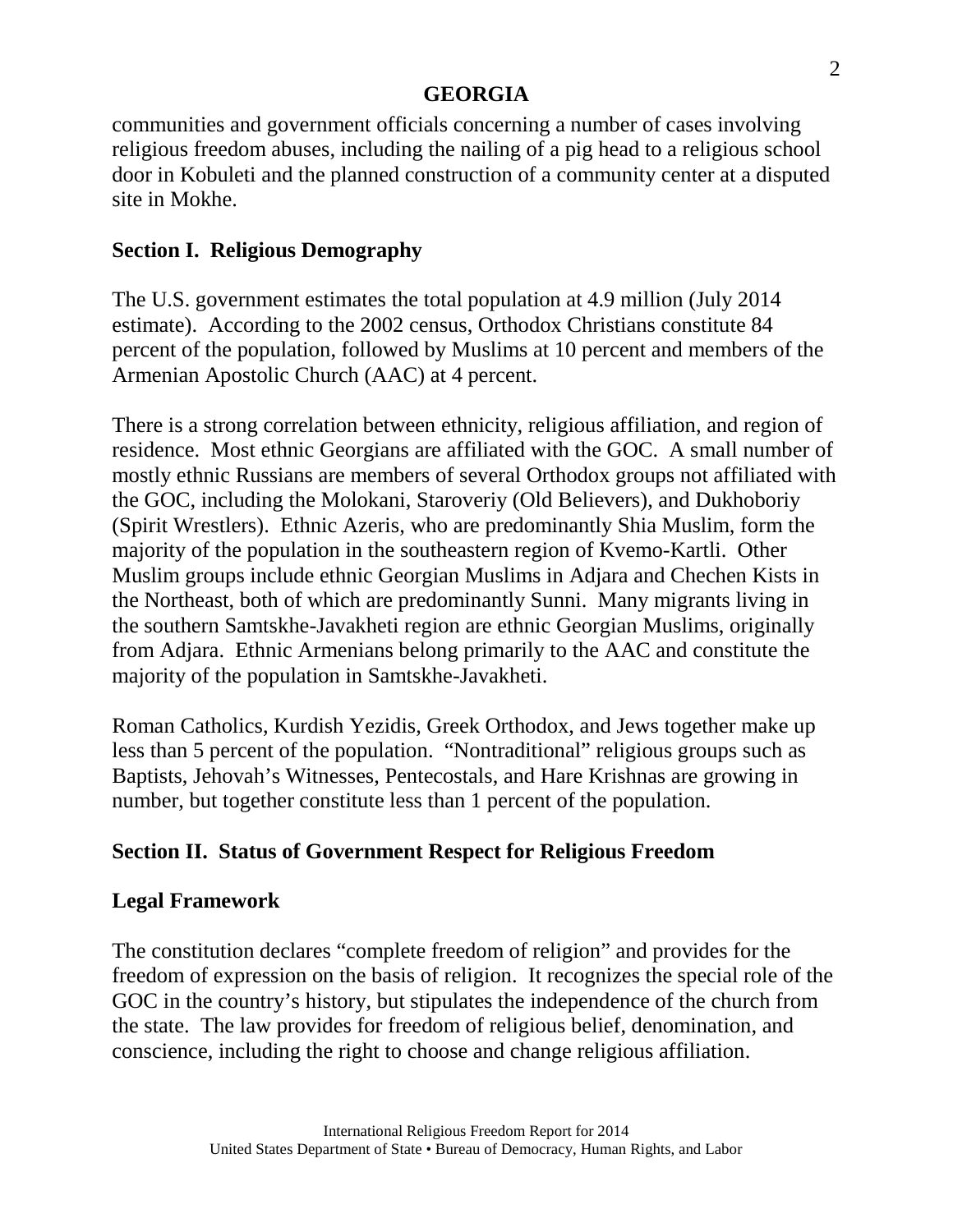A concordat between the government and the GOC confers unique status on the GOC; the government does not have a concordat with any other religious group. The concordat grants rights not given to other religious groups which include legal immunity for the GOC patriarch, the exclusive right to staff the military chaplaincy, exemption of GOC clergy from military service, and a consultative role in government, especially in education. Some of the concordat's provisions, including the GOC's consultative role in education, require implementing legislation yet to be adopted by parliament. Property law grants the GOC an exclusive right to purchase state property and to privatize state-owned agricultural land free of charge.

In order to acquire the status of a Legal Entity of Public Law (LEPL) or of a noncommercial religious organization, the law requires religious organizations to register with the government. To register, an organization must have historic ties to Georgia and recognition from Council of Europe member states as a religious organization, but the law does not stipulate who determines what constitutes "historic ties." In addition, an organization registering for LEPL status must submit to the Public Registry a document with information regarding its objectives and procedures, and a list of its founders and governing body.

The law on private NGOs defines the activities and rights of denominations registered under LEPL status, and does not provide these groups with any benefits or state funding.

The tax code considers religious activities not to be economic activities, and grants religious groups partial tax exemptions for donations. Taxes paid by religious groups other than the GOC include a profit tax on the sale of religious products, value added taxes on the provision or importation of religious products, and taxes on all activities related to the construction, restoration, and painting of religious buildings.

The criminal code prohibits interference with worship services, persecution of a person based on religious faith or belief, and interference with the establishment of a religious organization. Violations are punishable by fines, imprisonment, or both; violations committed by a public officer or official are considered abuses of power and are punishable by larger fines or longer terms of imprisonment. In cases of religious persecution, an individual may be imprisoned for up to three years depending upon the use or threat of violence, his or her official position, and damages caused. In cases of unlawful interference in the right to perform religious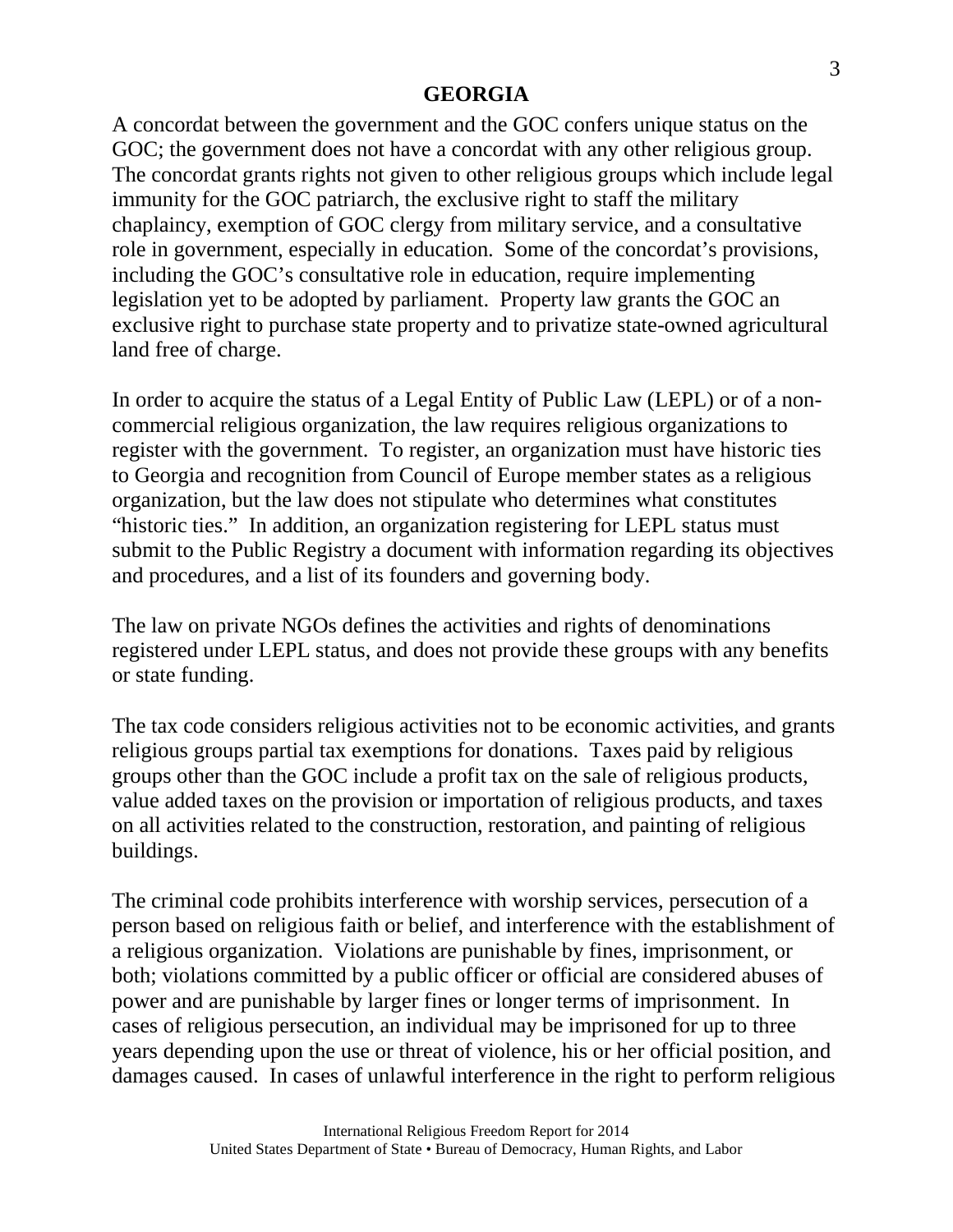rituals involving the use or threat of violence, offenders may be imprisoned for up to two years, or in cases where the offender holds an official position, for up to five years. Interference in the establishment of a religious organization is punishable by fine, correctional work for a term of up to one year, or imprisonment for up to two years.

Pursuant to the law, the Prosecutor General's Office (PGO) prosecutes human rights violations involving religious freedom. The Human Rights Unit within the PGO monitors the protection of religious freedom. The Public Defender's Office (PDO) serves as the human rights ombudsman and monitors complaints of restrictions on religious freedom.

By law, public schools cannot be used for the purposes of religious indoctrination, proselytizing, or forcible assimilation. The law states students have the right to pursue religious study and practice religious rituals "of their own accord" for the purpose of acquiring religious education, but only after school hours. Outside instructors, including clergy, may only attend or direct student religious education or activities if they are directly invited to do so by the students themselves. School administration and teachers may not be involved in this process.

On May 2, parliament adopted antidiscrimination legislation, which bans discrimination based on religious belief and affiliation, among other grounds.

### **Government Practices**

There were reports of forced religious conversion and at least one incident of violence between police and religious protesters. The government promised to provide restitution to victims of police violence in earlier years following a ruling by the ECHR. The government instituted a strategy and implemented programs in support of religious minorities, but received criticism from religious groups and NGOs. The government failed to return or maintain property claimed by minority religious groups currently held by government entities. Muslim and Jewish groups, as well as the Catholic, Evangelical, Baptist, and Armenian Orthodox Churches criticized government policies in this regard. There were also complaints the government inadequately addressed acts of religious intolerance and separation of state and church in public schools.

The Council of Europe's commissioner for human rights issued a report in May stating it had received accounts of schools indoctrinating and forcing children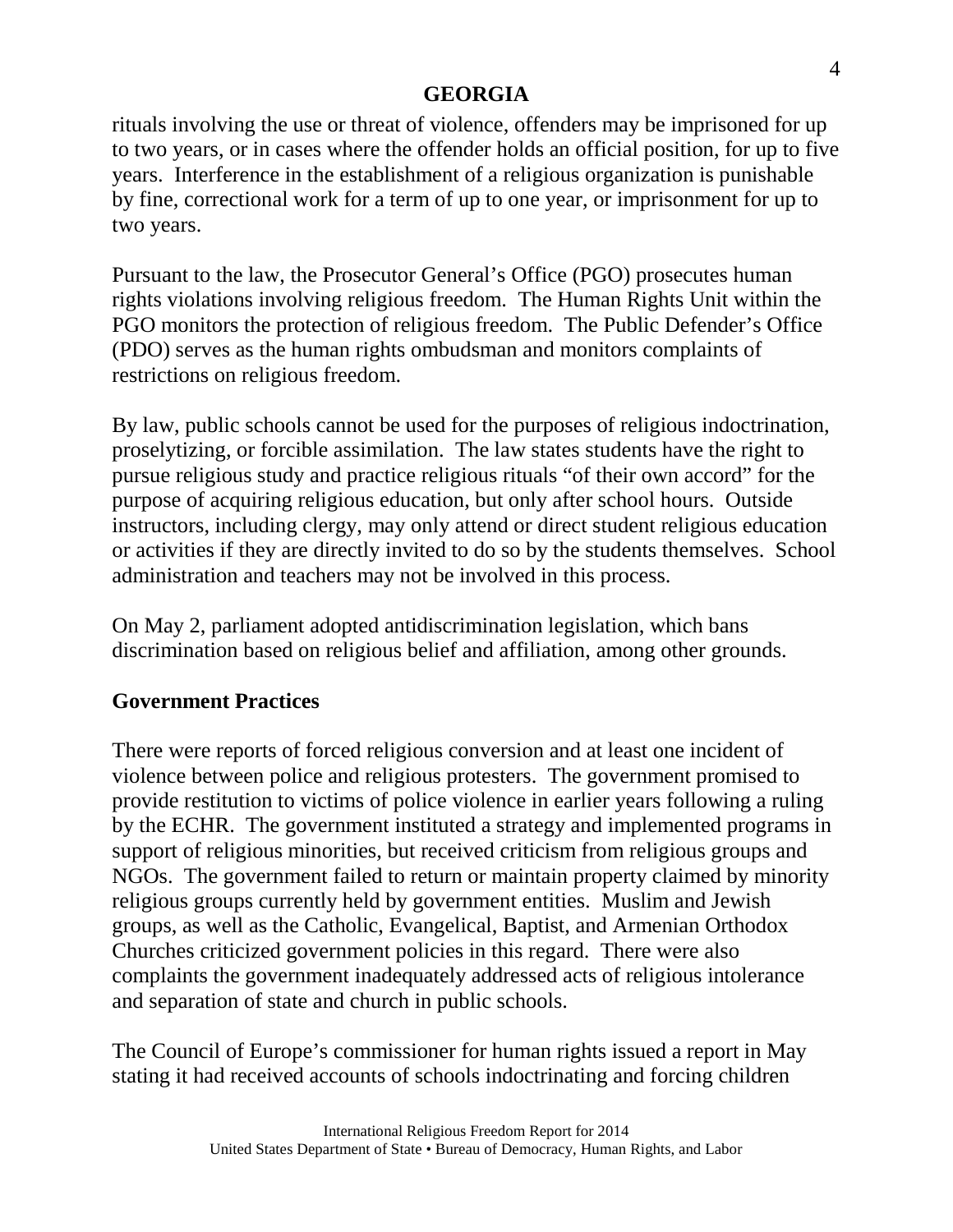belonging to other religions, mainly Muslims from Adjara, to convert to Orthodox Christianity. There was also a report of a teacher physically and verbally abusing a student not adhering to the Orthodox faith.

In October a dispute over a building that once operated as a mosque led to a protest and altercation between protesters and police in Mokhe, Adigeni municipality of Samtskhe-Javakheti. Local authorities had selected the location, claimed by both the Muslim and Christian communities in the village, as a site for a new community center and library. NGOs reported authorities used unnecessary force against protesters, and criticized the lack of a government policy regarding restitution of property rights for religious buildings. Prime Minister Irakli Garibashvili called the violence in Mokhe "unacceptable" and charged the State Agency on Religious Affairs with making a recommendation for resolving the issue. In December the state agency established a special commission to clarify the history of the property. According to Zaza Vashakmadze, head of the state agency, the commission would include 11 members representing Orthodox Christians, Muslims, the government's Monument Protection Agency, and regional and local governments. At year's end, the commission had not reached a decision regarding the property, and construction at the site remained suspended.

In practice, the Public Registry registered all organizations that requested registration. By year's end, the government had registered 52 minority religious groups as legal entities under public law, including three branches of the Catholic Church, four Muslim groups, Lutherans, Yezidis, two Jewish groups, the AAC, and Evangelical Baptists.

The PDO's Tolerance Center reported members of the Jehovah's Witnesses filed 65 complaints of government and societal infringements of their rights, including verbal and physical abuse, obstruction of religious services, difficulties related to construction permits, and damage and vandalism of properties. According to TDI, the number of offenses in the first five months of 2014 almost equaled the total from 2013, a year which had a fourfold increase compared to 2012.

The PGO initiated 11 criminal investigations of incidents involving religious intolerance against Jehovah's Witnesses. The PGO also investigated four cases regarding illegal interference with the performance of religious rites and two in connection with physical assault. Three individuals were found guilty of persecution on the basis of religion, one of whom was sentenced to two years of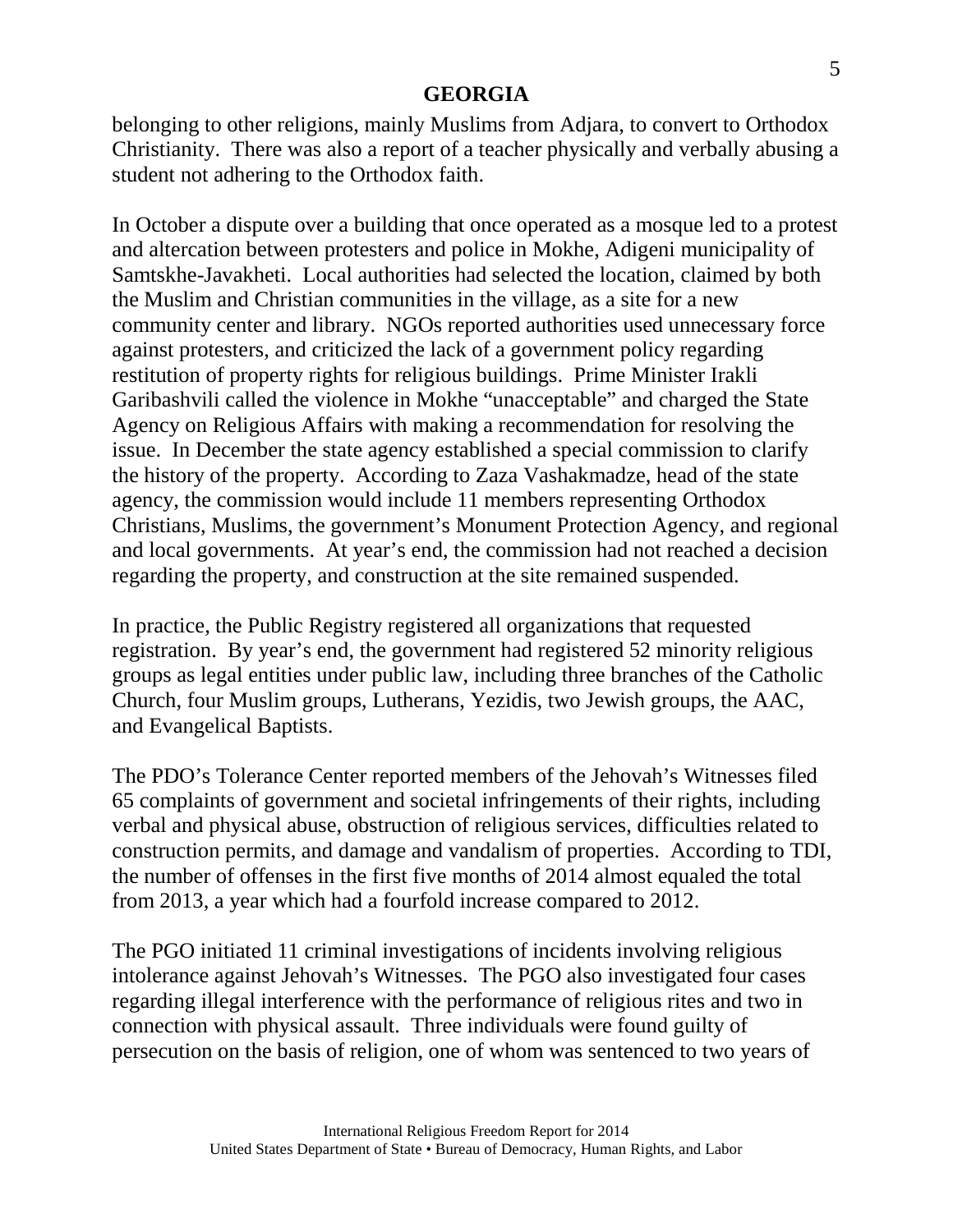conditional imprisonment. In addition, the PGO initiated investigations into incidents of reported damage to property belonging to Jehovah's Witnesses.

NGOs criticized the government for failing to carry out effective investigations in previous cases motivated by religious hatred. The public defender's 2013 annual report, released in 2014, stated the reason for the display of intolerance towards Muslims was the "permissive" attitude towards such crimes suggested by the stipulations of the criminal code, a similar attitude on the part of state authorities, as well as a sense of impunity and, in some cases bias, on the part of offenders.

On October 7, the ECHR ruled government authorities in 2000-2001 had created a climate encouraging widespread religiously-motivated violence against Jehovah's Witnesses and failed to take the necessary measures to ensure that Jehovah's Witnesses were able to exercise their right to freedom of religion. This violence included a case in 2000 in which masked policemen beat approximately 50 worshippers during a religious assembly in Zugdidi, and burned down religious buildings belonging to group. Following the ECHR ruling, the government released a statement promising to provide restitution to victims, as laid out in the ECHR judgment, and underlined its commitment to the ECHR and its international obligations.

In accord with a resolution passed by parliament on January 27 allowing the government to compensate Islamic, Jewish, Roman Catholic, and Armenian Apostolic religious organizations registered as LEPLs for "the material and moral damages inflicted upon them during the Soviet period," on March 13 the State Agency on Religious Affairs was instructed to disburse 3.5 million lari (\$1.9 million) in coordination with the Ministry of Finance. In December the government reduced the figure to approximately 1.7 million lari (\$909,000) due to insufficient funds in the budget. According to the Roman Catholic Church (RCC) , they received 200,000 lari (\$107,000) from the government, the Muslim community received approximately 1 million lari (\$535,000), the AAC approximately 300,000 lari (\$160,000), and the Jewish community approximately 130,000 lari (\$70,000).

Religious organizations and NGOs questioned the process by which the government chose the four religious groups eligible to receive funds for these damages and criticized the exclusion of other faiths. The RCC initially declined to accept the funding until the denominations not named in the resolution received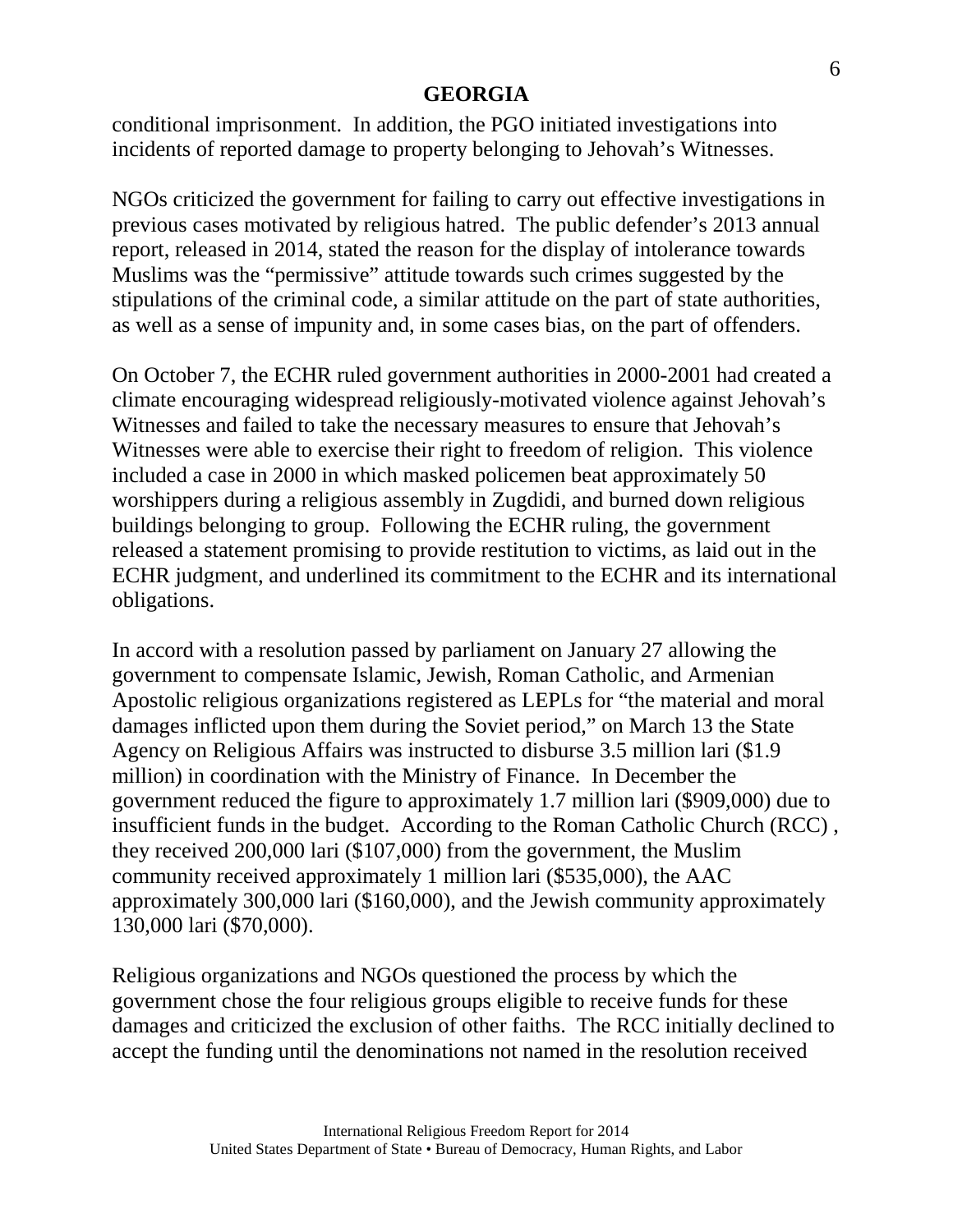compensation as well, but later accepted the funds when the State Agency on Religious Affairs promised two other denominations would receive funds in 2015.

Until this decision, the GOC had been the only religious group with a line item in the government's annual budget. During the year the GOC received 25 million lari (\$13.4 million) in government funds.

A joint government-GOC commission monitored property transfers and determined which cultural monuments were of religious significance, while the State Agency on Religious Affairs issued non-binding recommendations. No religious minority groups were represented on the commission.

The government continued to subsidize the restoration of certain religious properties considered national cultural heritage sites, which were appropriated by the state during the Soviet era and returned to their prior owners. The Ministry of Culture and Protection of Monuments provided 1,447,338 lari (\$774,000) during the year for the restoration of religious buildings on cultural heritage sites. Several minority religious groups said the government did not provide such funding on an equitable basis. According to the Ministry of Culture and Protection of Monuments, the government began rehabilitating an Islamic mausoleum and spent 90,144 lari (\$48,000) on non-Orthodox churches, including 20,000 lari (\$11,000) on monitoring the conditions of Armenian and Catholic churches, and 70,144 lari (\$38,000) on the reinforcement of Surb Nshan Church in Tbilisi.

Officials from the RCC and the AAC said property disputes were not resolved in a transparent legal process and favored the GOC. At the end of the year the RCC reported the Rustavi municipality had refused to provide the RCC with a construction permit to build a church. The AAC requested restitution of five churches in Tbilisi and one in Akhaltsikhe, all of which were currently registered as state property and which were claimed by both the AAC and the GOC. In addition, 30 other churches claimed by the AAC, as well as five churches claimed by the RCC but given to the GOC after dissolution of the Soviet Union, were also in dispute.

The Council of Europe's commissioner for human rights reported concerns about the maintenance of church properties claimed by the AAC, and stated that many of them had fallen into disrepair. On September 19, the roof of the Surb Minas Church in Tbilisi collapsed. According to the AAC, representatives of the State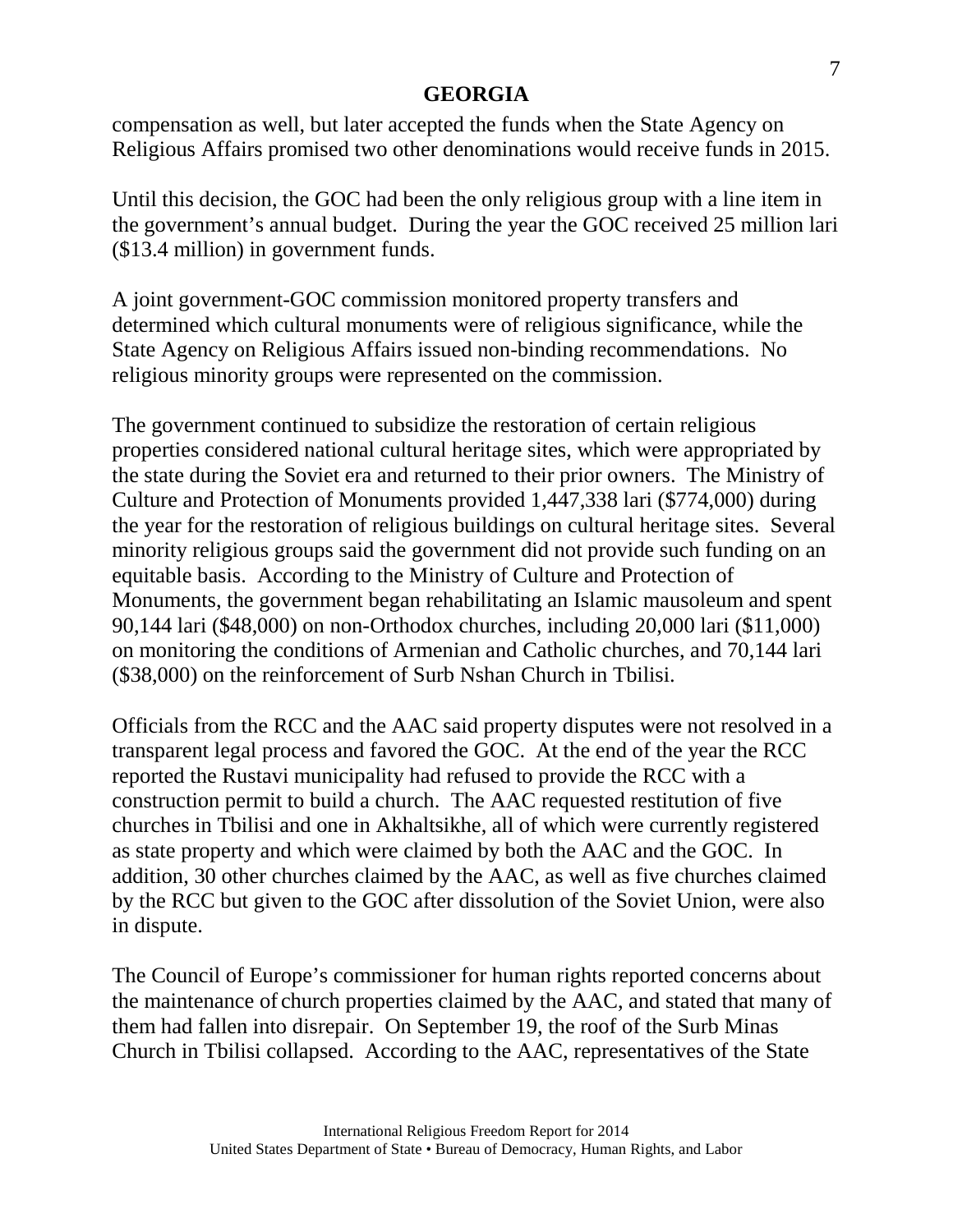Agency on Religious Affairs said the state would build a new roof for the church in 2015.

The Jewish community disputed the government's ownership of a number of synagogues registered as cultural heritage sites. Both synagogues in Tbilisi officially remained state property. Representatives of the Jewish community stated synagogues in Oni, Kutaisi, and Akhaltsikhe Rabat territory required urgent restoration.

The Muslim community disputed the government's ownership of a number of mosques in Kvemo Kartli, Adigeni, and Adjara. In Batumi, Muslim community leaders and local and central government authorities were unable to reach a mutually-agreeable solution to address overcrowding in the Batumi mosque, which was state-owned property.

According to the PDO, non-Orthodox Christian churches faced government resistance when registering property rights for places of worship, and it blamed the influence of the GOC for government officials' resistance. In January the Ministry of Economy and Sustainable Development denied the Evangelical Protestant Church in Gori its request to purchase a building where it operated, claiming that as a LEPL, the church could only purchase land if the government's share of the land was less than 25 percent, a requirement waived for the GOC.

On June 4, the municipality council of Terjola suspended a construction permit for the Jehovah's Witnesses to build a Kingdom Hall. The Jehovah's Witnesses community reported this suspension was the result of pressure from local GOC clergy and parishioners, and said following the suspension Kakha Makaridze, Deacon Spiridon Tskipurishvili, Temur Gamezardashvili, and others from the area "made threats and acts of aggression" against the community.

The Evangelical Baptist Church was able to register new property because it registered as a legal entity in 2012; however, the status of property built before 2012 remained in dispute.

The PDO continued to receive complaints regarding religious discrimination in schools from the Muslim community, the AAC, the Pentecostal Church, the Seventh-day Adventists, and the Georgian Protestant Church, as well as reports of multiple cases where teachers promoted GOC theology through religion courses, classroom prayer, and the display of icons and other religious symbols in schools.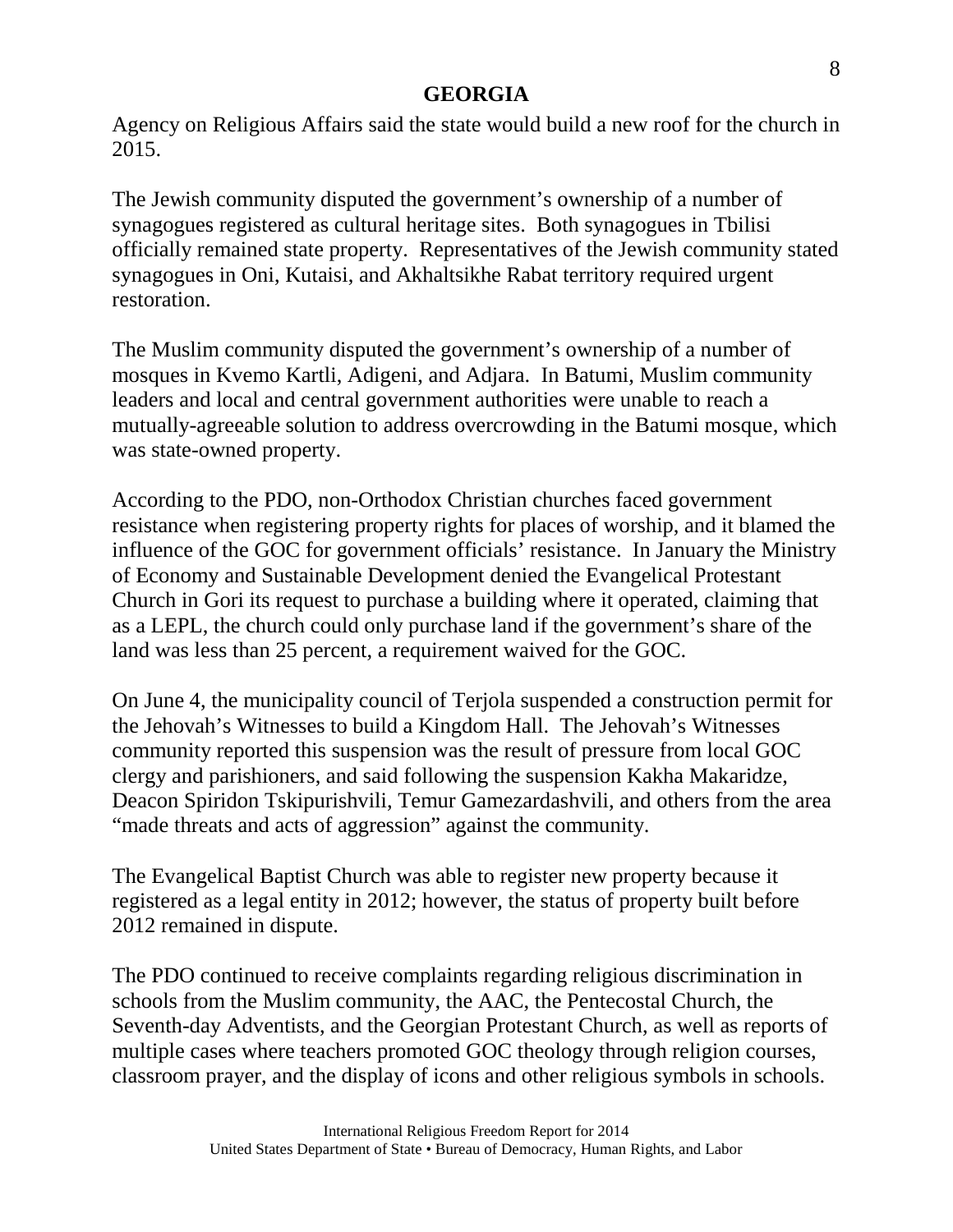Members of minority religious groups, including Evangelical Baptists and Muslims, reported several cases of GOC catechism courses being taught as high school religious history courses. Although the Ministry of Education's general inspection department was responsible for dealing with complaints of inappropriate teacher behavior, leaders of minority religious groups stated families refrained from reporting problems due to concerns about the department's effectiveness and fears of retribution against their children.

The government adopted a National Strategy for the Protection of Human Rights for 2014-2020, which prioritized freedom of religion and the protection of religious minorities. The government also approved a corresponding 2014-2016 action plan, which outlined tasks to be implemented by relevant government bodies to carry out its strategy. Objectives included establishing legislative guarantees against the discrimination of religious groups, prevention and effective investigation of crimes motivated by religious hatred and intolerance, reinforcement of the principle of secularism in the civil service, compensation for damages inflicted upon religious organizations, promotion of religious equality through the education system, and raising public awareness and levels of tolerance.

In February the government established the State Agency on Religious Affairs to coordinate with the prime minister on religious policy matters such as education, property, and funding. The TDI, in its *Study of Religious Discrimination and Constitutional Secularism* released during the year, said the state had founded the state agency without consulting a wide range of religious organizations, the public defender, or NGOs focused on protecting religious minorities' rights. NGOs and religious groups criticized the state agency for not hiring religious minorities and for a lack of transparency in its decision making processes.

Most prisons had GOC chapels but no specific nondenominational areas for worship.

High-level government recognition of minority religious celebrations continued. Prime Minister Garibashvili sent an Easter message to Catholics and hosted Muslim leaders at an iftar during Ramadan. On October 4, he joined Muslims for a celebration at the central mosque in Tbilisi on the Eid al-Adha holiday.

The PDO's Tolerance Center; the Live, Educate to be Aware International Foundation; and the Council of Jewish Women in Georgia organized an event supported by the United Nations Association of Georgia for International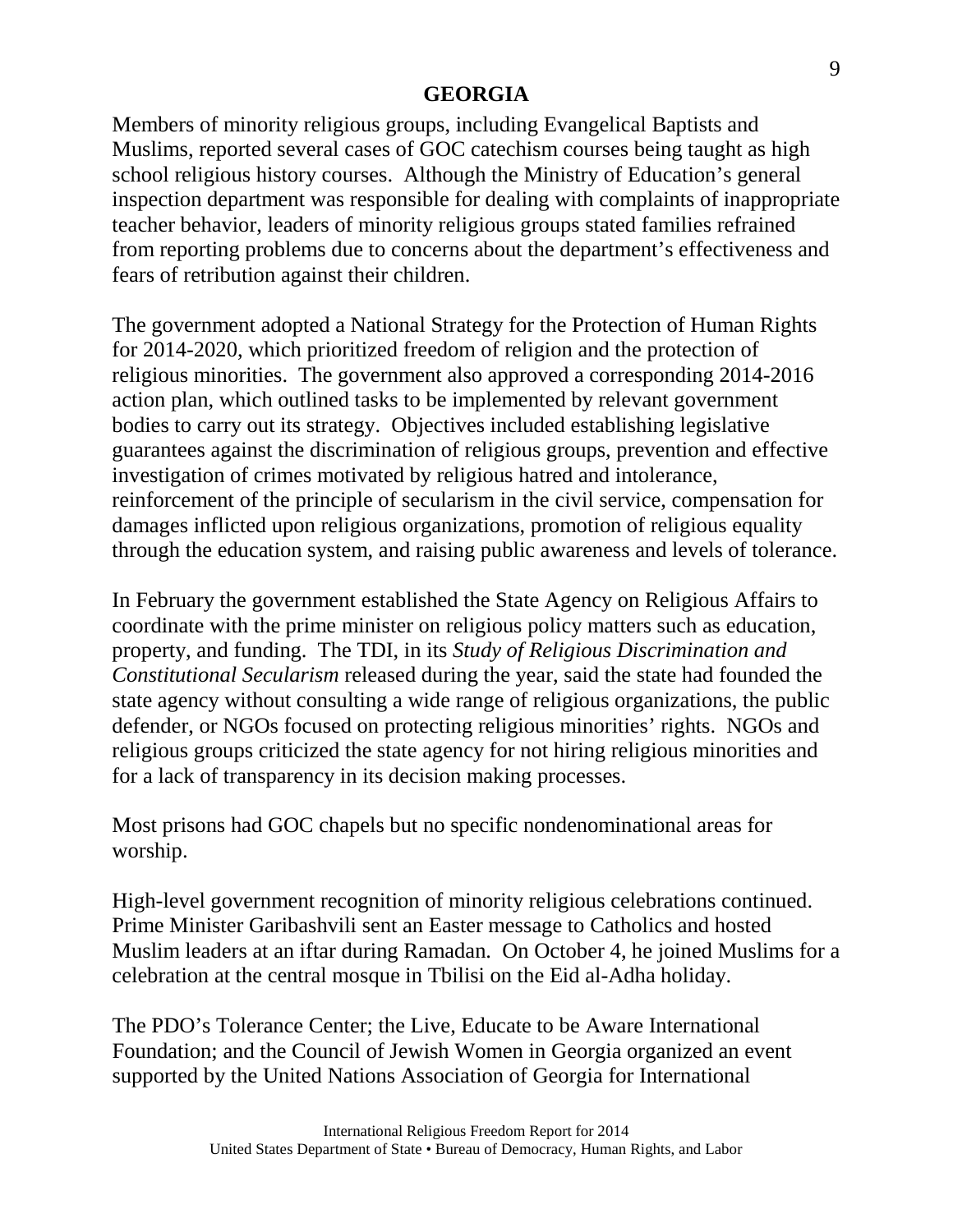Holocaust Remembrance Day, which was attended by representatives from state institutions, including President Margvelashvili.

On October 20, Prime Minister Garibashvili, former Prime Minister Bidzina Ivanishvili, Minister of Culture Mikheil Giorgadze, and Tbilisi Mayor Davit Narmania helped open the David Baazov Museum of History of Georgian Jews after 60 years of inactivity.

On December 16, Prime Minister Garibashvili lit the first candle of Hanukkah at the main Synagogue in Tbilisi. In his speech, he extended well wishes to the Jewish community on the holiday and noted "the year marked 26 centuries of friendship between Georgians and Jews."

### **Abuses by Rebels, Foreign Forces or Terrorist Organizations**

Abkhazia and South Ossetia remained outside the control of the central government, and reliable information from those regions was difficult to obtain. While Baptists, Lutherans, and Roman Catholics reported they were allowed to engage in a range of religious practice in Abkhazia, the GOC reported that it was not. In South Ossetia, the authorities did not permit services in GOC churches near the ethnic Georgian villages of Nuli, Eredvi, Monasteri, and Gera.

Some Jehovah's Witnesses communities established a working relationship with local authorities, which allowed them to hold some public religious assemblies and conventions. In South Ossetia, Jehovah's Witnesses were not officially recognized and conducted religious services privately; the de facto authorities reportedly harassed them on occasion. In Akhalgori in South Ossetia, local authorities continued to prevent Jehovah's Witnesses from conducting religious activities and listed their literature as "extremist." Jehovah's Witnesses remained officially banned in Abkhazia.

Individuals living outside Abkhazia and South Ossetia continued to face difficulties crossing their administrative boundaries and encountered difficulties visiting the gravesites of family members inside of the territories, especially in South Ossetia. Authorities allowed visits on an inconsistent basis, such as on religious holidays.

Seventh-day Adventists reported they had church members living in South Ossetia and Abkhazia, but maintained no contact with them. The Evangelical Baptist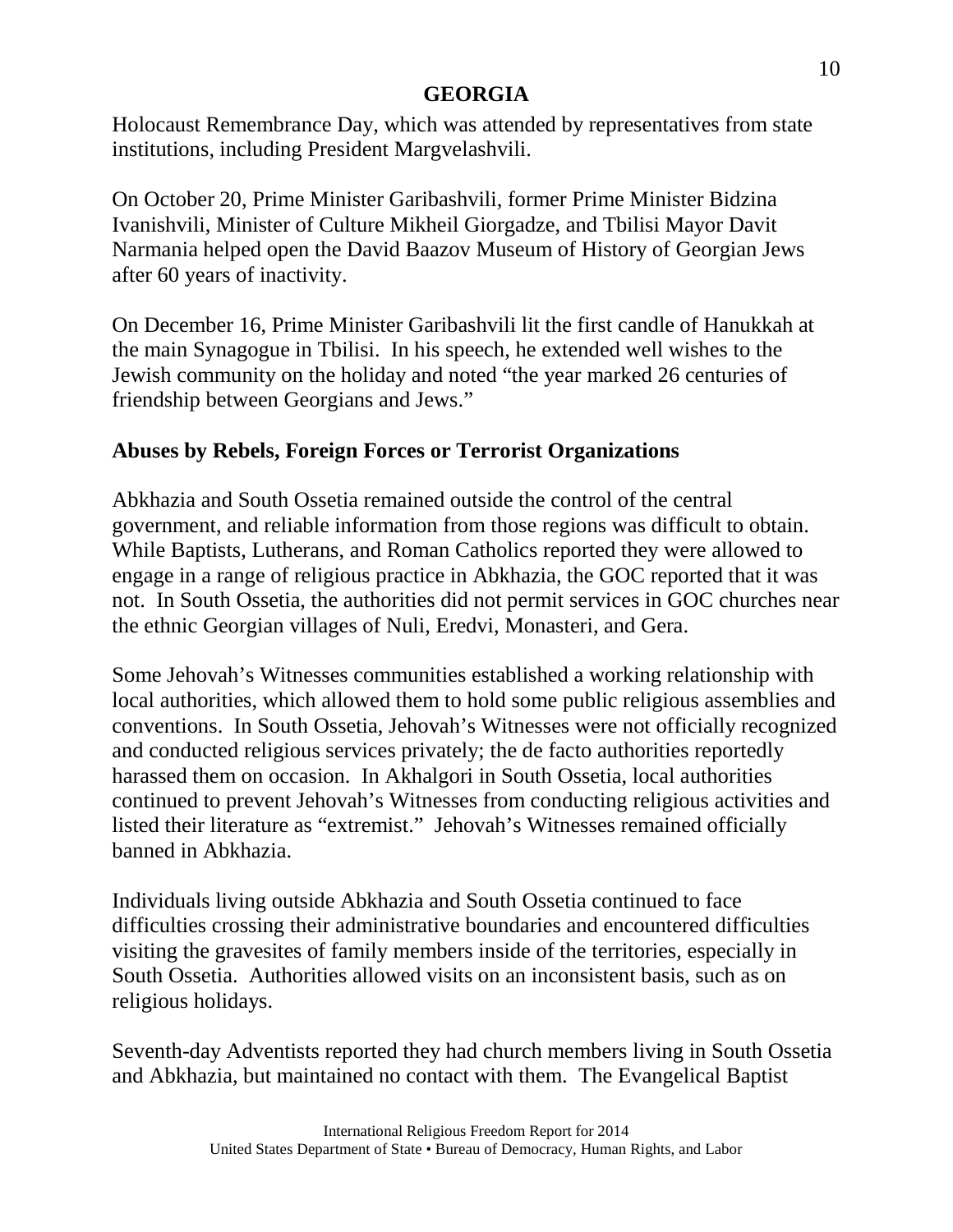Church had churches in the occupied territories, but they were operating under the jurisdiction of the Russian Evangelical Baptist Church.

The GOC and Georgian government officials said that the de facto Abkhaz authorities continued to carry out restoration work on churches historically claimed by the GOC, including the Likhny Monastery in Gudauta, Abkhazia, and modified the architecture to eliminate culturally Georgian architectural characteristics.

### **Section III. Status of Societal Respect for Religious Freedom**

The Jehovah's Witnesses reported an increase in physical assaults and harassment. Representatives of minority religious groups reported a widespread belief that minority religious groups posed a threat to the GOC and to the country's cultural values. TDI's report on the needs of religious organizations in the country included a survey in which respondents stated the GOC clergy contributed to hostile societal attitudes towards minority religious communities.

The Jehovah's Witness community reported 25 cases of physical assault against community members between January and August, and an increase in incidents of harassment, persecution, and intimidation, including threats of physical violence, attempts to tear down public witness stands, and efforts to prevent the group from distributing its literature.

On June 17, during a physical altercation near a Kingdom Hall in Kutaisi, Givi Jelia broke Jehovah's Witness Bachana Janiashvili's nose. The Jehovah's Witnesses reported Jelia and another man had verbally and physically assaulted the Witnesses because of their religion, but the prosecutor's investigation determined the conflict was not a case of religious intolerance. The prosecutor charged both parties with inflicting bodily injury on the other. According to the Jehovah's Witnesses, during surgery to address his injuries, Janiashvili experienced acute respiratory failure and died. The prosecutor dismissed the case against Janiashvili following his death. On October 7, Jelia was convicted of inflicting light bodily injury.

On July 7 in Tbilisi, five men destroyed the books of three proselytizing Jehovah's Witnesses, overturned their cart, and beat one of the Witnesses who, according to authorities, sustained light injuries. The police obtained a video of the incident but could not identify the suspects, who at year's end remained at large.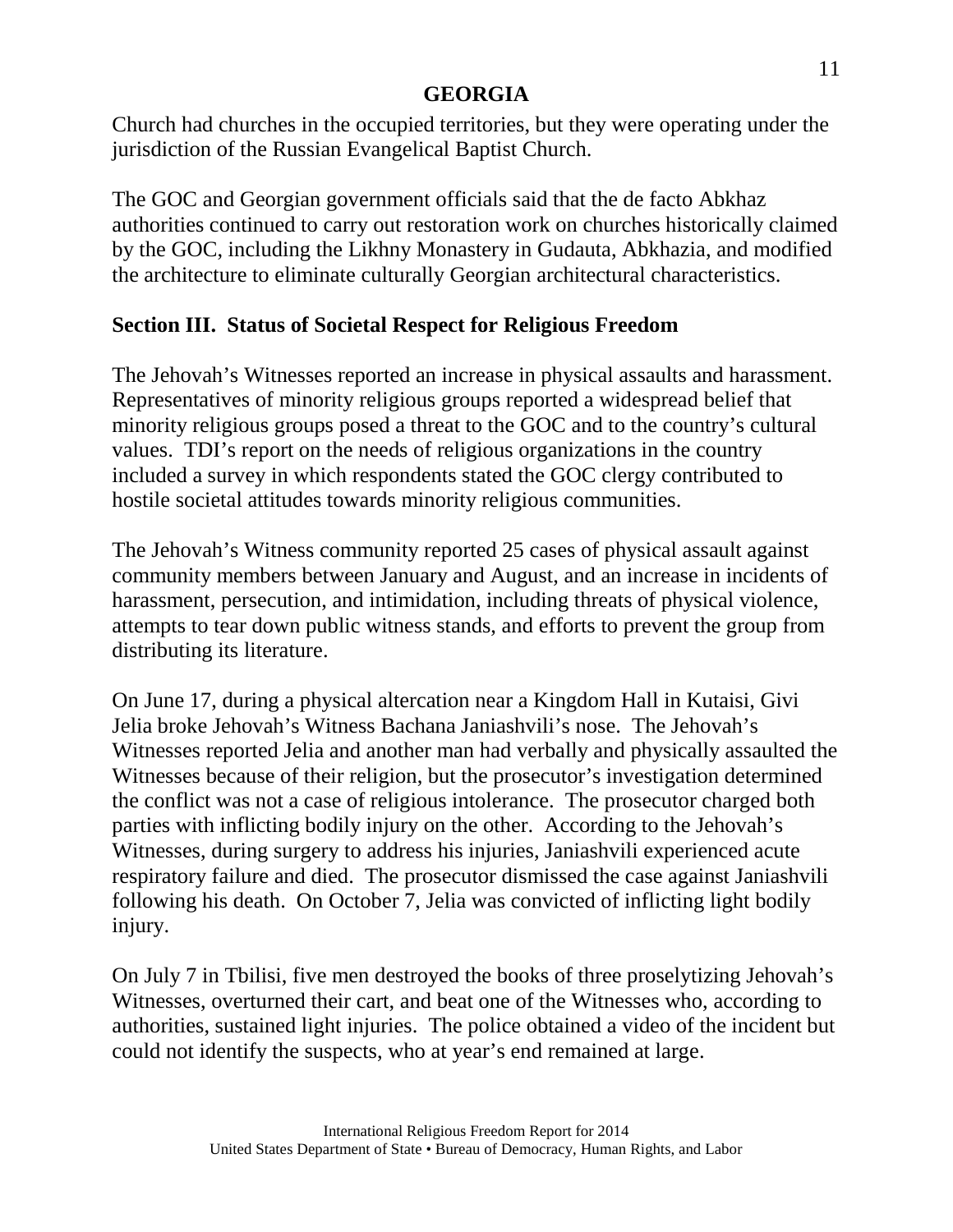Minority religious communities reported resistance when establishing places of worship and religious schools. On September 10, opponents of a new residential madrassah for children in Kobuleti slaughtered a pig in front of the school building and nailed the pig's head to the school's front door. Prime Minister Garibashvili, the PDO, civil society representatives, and religious community leaders condemned the incident. GOC officials also condemned the pig's head incident, but said the construction of a Muslim boarding school in a predominantly Christian area was against the will of the majority. Subsequent to the incident, protesters blocked the school entrance and prevented administrators and students from accessing the building. Protests continued through October and at year's end the school was not operating. The PDO called on law enforcement agencies to identify the perpetrators and bring them to justice, but at year's end the investigation was still ongoing.

Following the Kobuleti incident, the Media Development Foundation reported an increase in hate speech targeting the Muslim community. In one case, Elizbar Javelidze of the conservative group Public Assembly complained about mosques "every 10 steps," and called the structures "a tool to banish Christianity."

Members of non-Orthodox Christian churches told TDI of societal resistance to their activities. The Pentecostal Church was unable to secure a location to host a festival. A personal dispute reportedly escalated into an altercation involving religious slurs outside the AAC's Surb Etchmiadzin Church in Tbilisi.

# **Section IV. U.S. Government Policy**

Embassy officials met with and wrote to government officials from the PDO, the president's adviser on minorities, PGO's Human Rights Unit, and the Ministry of Internal Affairs (MOIA) to express concern following incidents involving minority religious groups in Kobuleti and Mokhe. During these meetings, the Ambassador and embassy officials encouraged dialogue between the government and minority religious groups that emphasized societal tolerance and integration into society.

On July 3, the Ambassador and embassy officials took part in an interfaith iftar hosted jointly by the Georgian Muslim Union and the Evangelical Baptist Church of Georgia, which brought together leaders of the country's diverse Muslim community, the Evangelical Baptist Union of Georgia, and government representatives.